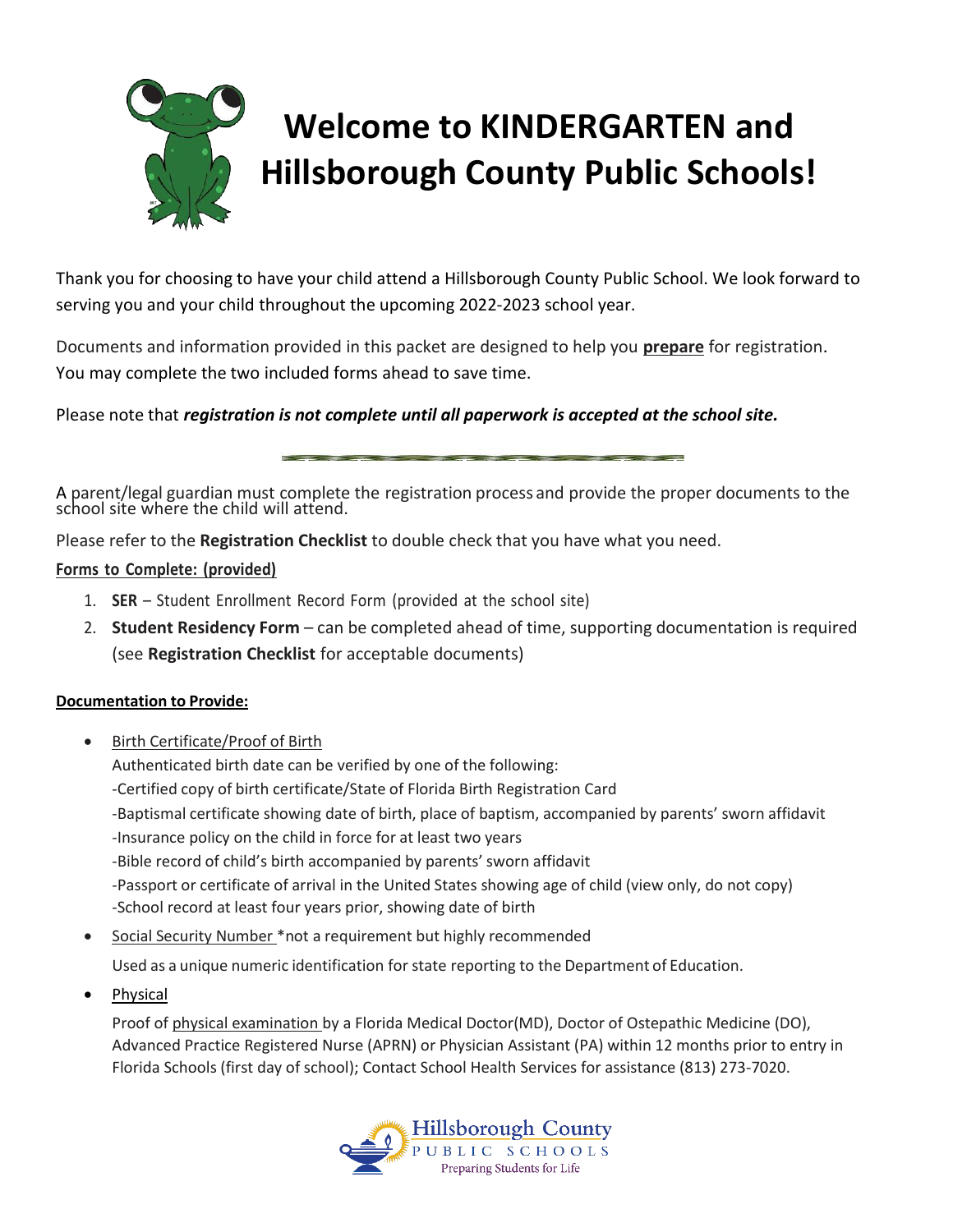#### **Immunizations:**

|                         | Κ |   | 2 | 3 | 4 | 5 | 6 |   | 8 | 9 | 10     | 11 | 12 |
|-------------------------|---|---|---|---|---|---|---|---|---|---|--------|----|----|
| Varicella - 2           | χ | X | Χ | X | Χ | Χ | X | Χ | Χ | Χ | Χ      | Χ  | X  |
| doses                   |   |   |   |   |   |   |   |   |   |   |        |    |    |
| DTaP - 5 doses          | Χ | Χ | Χ | Χ | Χ | Χ | Χ | Χ | X | Χ | Χ      | Χ  | Χ  |
| IPV-4-5 doses           | Χ | Χ | Χ | Χ | Χ | Χ | Χ | Χ | X | X | Χ      | Χ  | X  |
| MMR - 2 doses           | Χ | Χ | Χ | X | Χ | Χ | Χ | Χ | X | X | Χ      | Χ  | X  |
| Hepatitis $B - 3$ doses | X | Χ | Χ | Χ | Χ | Χ | Χ | Χ | X | Χ | Χ      | Χ  | X  |
| Tdap - 1 dose           |   |   |   |   |   |   |   | Χ | Χ | X | v<br>л | Χ  | X  |

• KG - if the 4th dose of IPV (Polio) vaccine is administered prior to the 4th birthday, a 5th dose of IPV vaccine is required for entry into kindergarten. The final dose of the IPV series should be administered on or after the 4th birthday regardless of the number of previous doses.

#### **Pre-Kindergarten Students**

- 2 doses Varicella (chicken pox) vaccine or date of 4 doses Hib disease (year) as verified by parent and physician • Up to date for age for Tdap, IPVand MMR
- 3 doses Hepatitis B

#### **Kindergarten-Sixth Grade Students**

- 5 doses DTaP (diphtheria, pertussis, tetanus) 3 doses Hepatitis B
- 
- 2 doses MMR (measles, mumps, rubella)

#### **Seventh-Twelth Grade Students**

- 5 doses DTaP (diphtheria, pertussis, tetanus) 3 doses Hepatitis B
- 
- 2 doses MMR (measles, mumps, rubella)
- 1 dose Tdap (Tetanus, diptheria, pertussis)
- 
- 
- 
- 4-5 doses \*IPV 2 doses Varicella (chicken pox) or have had the disease
	-
- 4-5 doses IPV vaccine 2 doses Varicella (chicken pox) or have had the disease

A **religious exemption** on HRS form 681 is available at the Florida Department of Health only – Hillsborough County, Sulphur Springs Health Center 8605 N. Mitchell Ave., Tampa 813-307-8077.

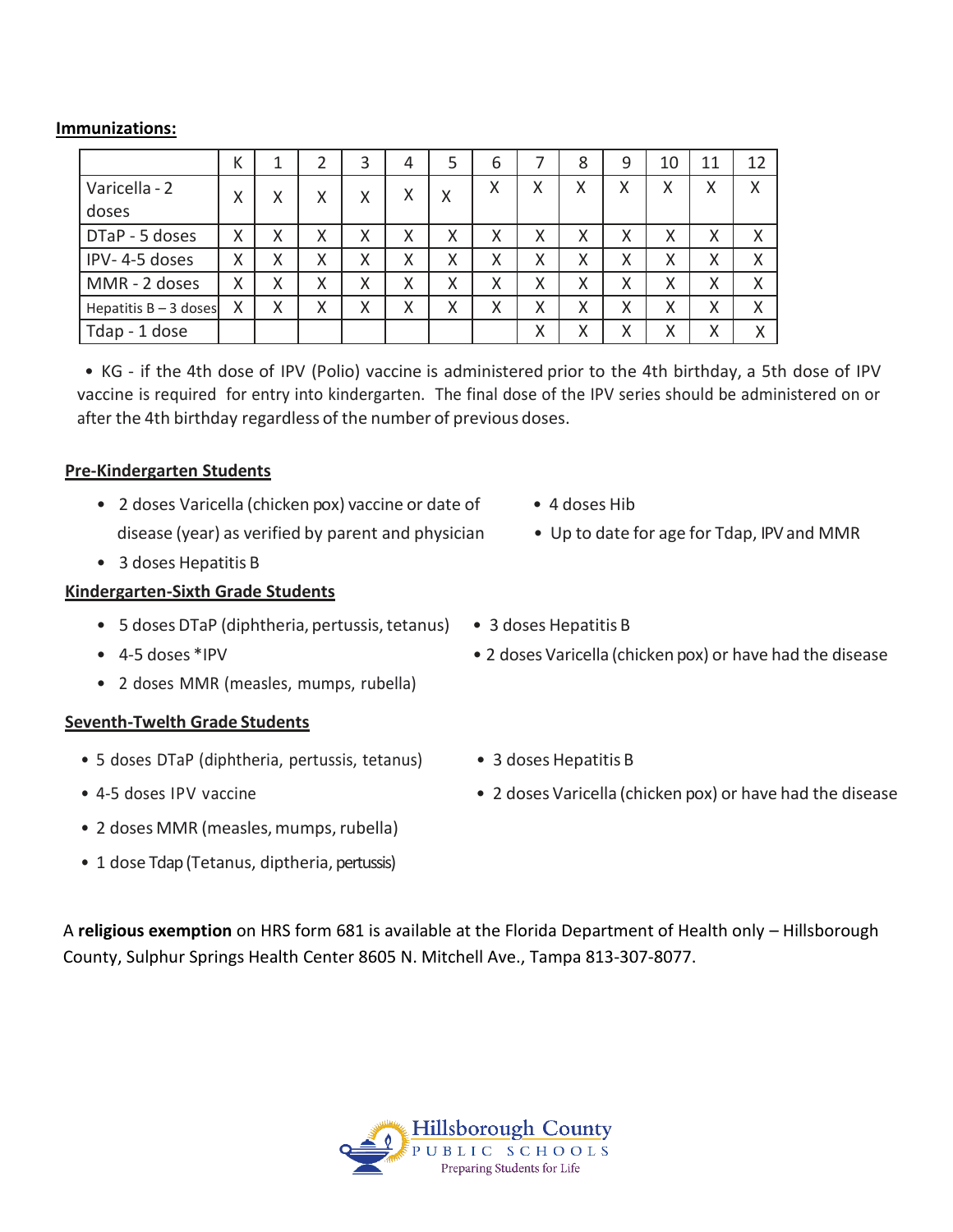# **REGISTRATION CHECKLIST**

### **A - New Kindergarten Student;** (Must be 5 by Sept 1)

Completed SER (provided at school)

Student Residency Form, verification of parent/legal guardian address by two forms of the following;

- Homestead exemption
- **Novelle Theory Contract**

Current electric bill

Warranty deed

Contract for purchase of home

Lease agreement

Verify birth date from birth certificate (not a hospital record of birth)

- Physical Examination completed within the twelve months prior to the first day of attendance.
- Immunization Records showing proof of proper immunizations,

**OR** A medical exemption signed by a physician

- **OR** A religious exemption on HRS form 681 available at the Florida Department of Health
- Verify Social Security Number

## **B - Student coming from school within Hillsborough County;**

- Completed SER (provided at school)
- Student Residency Form, verification of parent/legal guardian address by two forms of the following;
	- Homestead exemption
	- Property tax receipt Current electric bill
		- Contract for purchase of home Warranty deed

- 
- Lease agreement

## **C - Student coming from a public or private school outside of Hillsborough County but in the State of Florida;**

- Completed SER (provided at school)
- Report Card or Transcript from the last school
- Student Residency form, verification of parent/legal guardian address by two forms of the following;
	- **\_\_\_\_Homestead exemption**
	- Property tax receipt Current electric bill
		-
	- **Contract for purchase of home** Warranty deed
		- Lease agreement
- Verify birth date from birth certificate (not a hospital record of birth)
- Physical Examination completed within the twelve months prior to the first day of attendance within 30 days.
	- Immunization Records showing proof of proper immunizations within 30 days,
		- **OR** A medical exemption signed by a physician
		- **OR** A religious exemption on HRS form 681 available at the Florida Department of Health
	- Verify Social Security Number

## **D - Student coming from a public or private school outside the State of Florida or another country;**

Completed SER (provided at school)